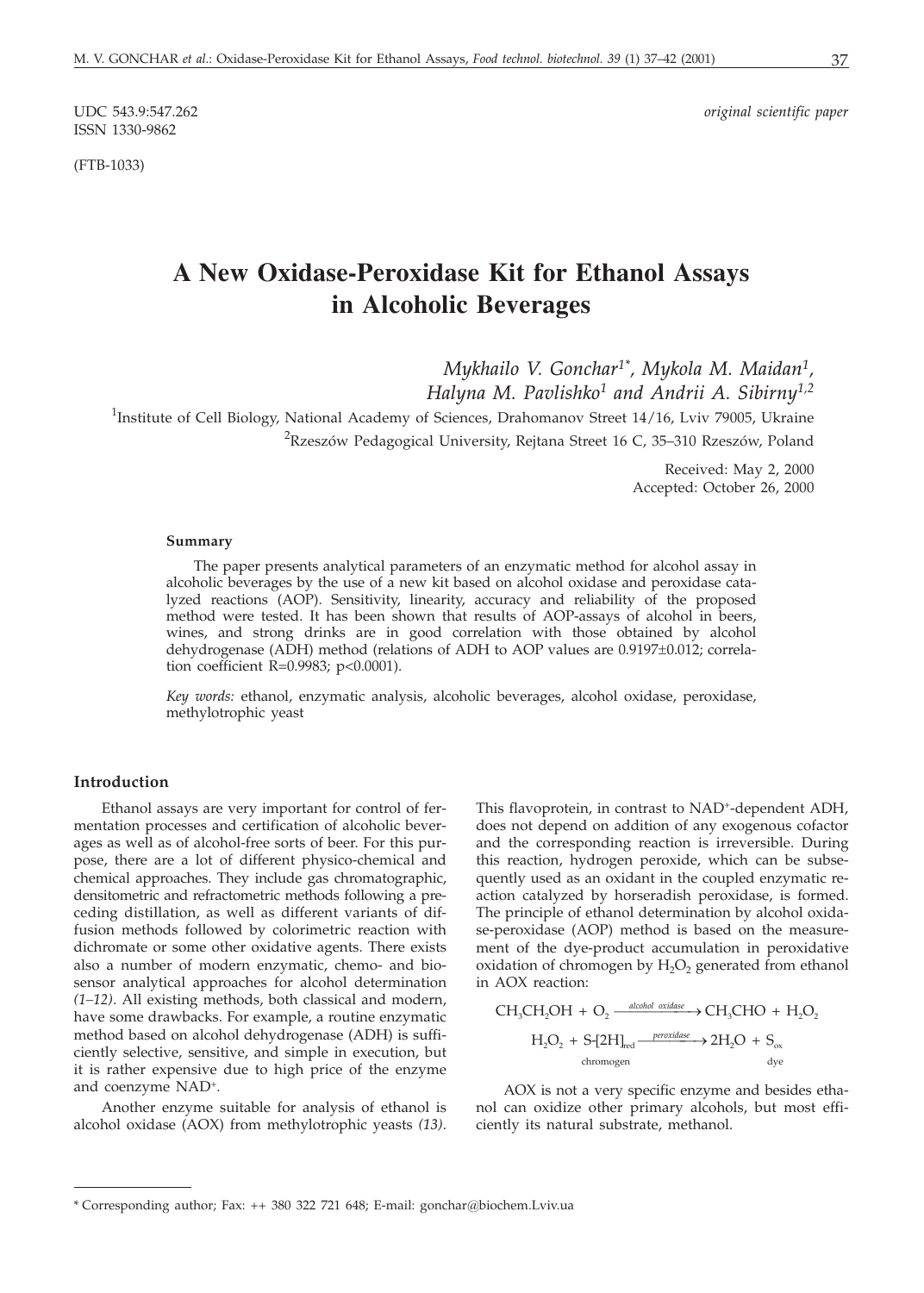A number of colorimetric variants of AOP-method are proposed, in which different chromogens are used: ABTS (2,2'-azinobis(3-ethylbenzothiazoline-6-sulfonic acid)) *(14)*, a mixture of 4-aminoantipyrine (AAP) with 4-hydroxybenzosulfonate *(15)*, or mixture of AAP with phenol *(16)*.

Similar method for quantitative assay of alcohol in biological liquids was proposed by the authors of this paper *(17)* using a sensitive non-carcinogenic chromogen 3,3',5,5'-tetramethylbenzidine (TMB) *(18)* and a crude preparation of AOX. AOX is isolated from a catalase deficient mutant of the methylotrophic yeast *Hansenula polymorpha* capable to overproduce this enzyme during growth in glucose medium *(19,20)*. A corresponding analytical kit was developed by us for quantitative assay of alcohol content in human blood and serum *(17)*.

Here the results of the use of the elaborated enzymatic kit for alcohol assays in some alcoholic beverages (beer, wine and strong drinks) are described. Sensitivity, linearity, accuracy and reliability of the used approach have been studied.

## **Materials and Methods**

#### *Strain*

Catalase-defective mutant *Hansenula polymorpha* C-105 *(19,20)* with impaired *g*lucose *c*atabolite repression of AOX synthesis (*gcr1, catX)* was used as a producer of alcohol oxidase for analytical purposes.

#### *Cultivation and preparation of cell-free extracts*

Cells of the mutant C-105 were cultivated in flasks on shaker (200 rpm) at 30  $^{\circ}$ C to the middle of the exponential growth phase ( $\approx$ 24 h) in the medium containing (in  $g/L$ ): glucose, 10;  $(NH_4)_2SO_4$ , 3.5;  $KH_2PO_4$ , 1;  $MgSO_4 \cdot 7H_2O$ , 0.5; CaCl<sub>2</sub>, 0.1; yeast extract, 3.0. The pH of the medium was adjusted to 5.5 with KOH.

After washing, freshly grown cells (about 15 g wet weight) were resuspended in two volumes of 0.05 M phosphate buffer, pH=7.5. Cells were disrupted in the presence of glass beads in a planetary disintegrator at 1000 rpm and 4 °C during 6 min. Whole cells and cell debris were removed by centrifugation at  $13000 \times g$  for 40 min. The supernatant was used as the cell-free extract for isolation of AOX. Activity of AOX was determined by the rate of hydrogen peroxide formation in reaction with methanol as recorded by the peroxidative oxidation of *o*-dianisidine in the presence of horseradish peroxidase *(21).*

## *Isolation of a crude preparation of alcohol oxidase (AOX)*

AOX was isolated from a cell-free extract of the mutant C-105 by two step precipitation with ammonium sulfate (at 40 and 60 % of saturation) in the presence of 1 mM EDTA and 0.4 mM phenylmethylsulfonyl fluoride (PMSF) to inhibit proteases. At 40 % saturation a protein precipitate was discarded and the AOX-precipitate obtained at 60 % saturation was collected by centrifugation.

DEAE-cellulose column chromatography was performed as described earlier *(22)*.

## *Analysis of AOX preparations*

## *by electrophoresis*

Electrophoretic patterns of proteins from methylotrophic yeasts were obtained by native and sodium dodecyl sulfate (SDS) electrophoreses in 6 and 10 % PAG, respectively, in accordance with the methods of Davis *(23)* and Laemmli *(24)*. The gels were stained with Coommassie blue R-250.

#### *Ethanol assays by the use of enzymatic kit »ALCOTEST«*

The enzymatic kit consists of three components: *(i)* »Chromogen«, a mixture of chromogen and buffer components: *(ii)* »Enzymes«, a suspension of alcohol oxidase and peroxidase in ammonium sulfate solution and *(iii)* »Standard«, a calibrated ethanol solution, 10 g/L (stabilized). This kit is calculated for 100–400 assays (4–1 mL final volume of reaction mixture, respectively).

#### Preparation of reagent and standard solutions

The content of bottle 1 (»Chromogen«) was dissolved in 350 mL of distilled water at 100 °C and then cooled to room temperature. The final concentration of TMB was 0.067 mM in 0.05 M phosphate buffer, at pH=7.0. The solution was stable for two weeks at 20 °C, kept in the dark. The content of bottle 2 (»Enzymes« containing 27 units of AOX and 2 mg of horseradish peroxidase with RZ 3.0 in 0.5 mL of 60 % saturated ammonium sulfate) was dissolved in cooled solution of chromogen. Fresh solution was prepared each day. If the number of samples to be analyzed were less than 100 (4 mL reaction mixture) corresponding aliquots of the well stirred enzymes suspension and of the chromogen solution were mixed.

Ethanol solution from the bottle 3 (»Standard«) was diluted 100 fold to the concentration of  $0.1$  g/L and used the same day.

#### Sample preparation

Samples of analyzed alcoholic beverages were diluted with water to ethanol concentration of about 0.05–0.5 g/L. Usual dilution factor was 500–2000.

#### Analysis

To 0.1 mL aliquots of the sample, standards or water (for blank) in separate test tubes portions of 3.5 mL of reagent solution were added. The solutions were well mixed and left to stand at room temperature for 15 to 20 min. The reaction was stopped by addition of 0.5 mL of 0.8 M HCl and absorbance at 450 nm was read against the blank. As the assay was performed by the »fixed time« regime, timing of the beginning and termination of the assay is very important. Therefore, the reaction was started (and also ended) by adding respective reagent sequentially in 30 s intervals.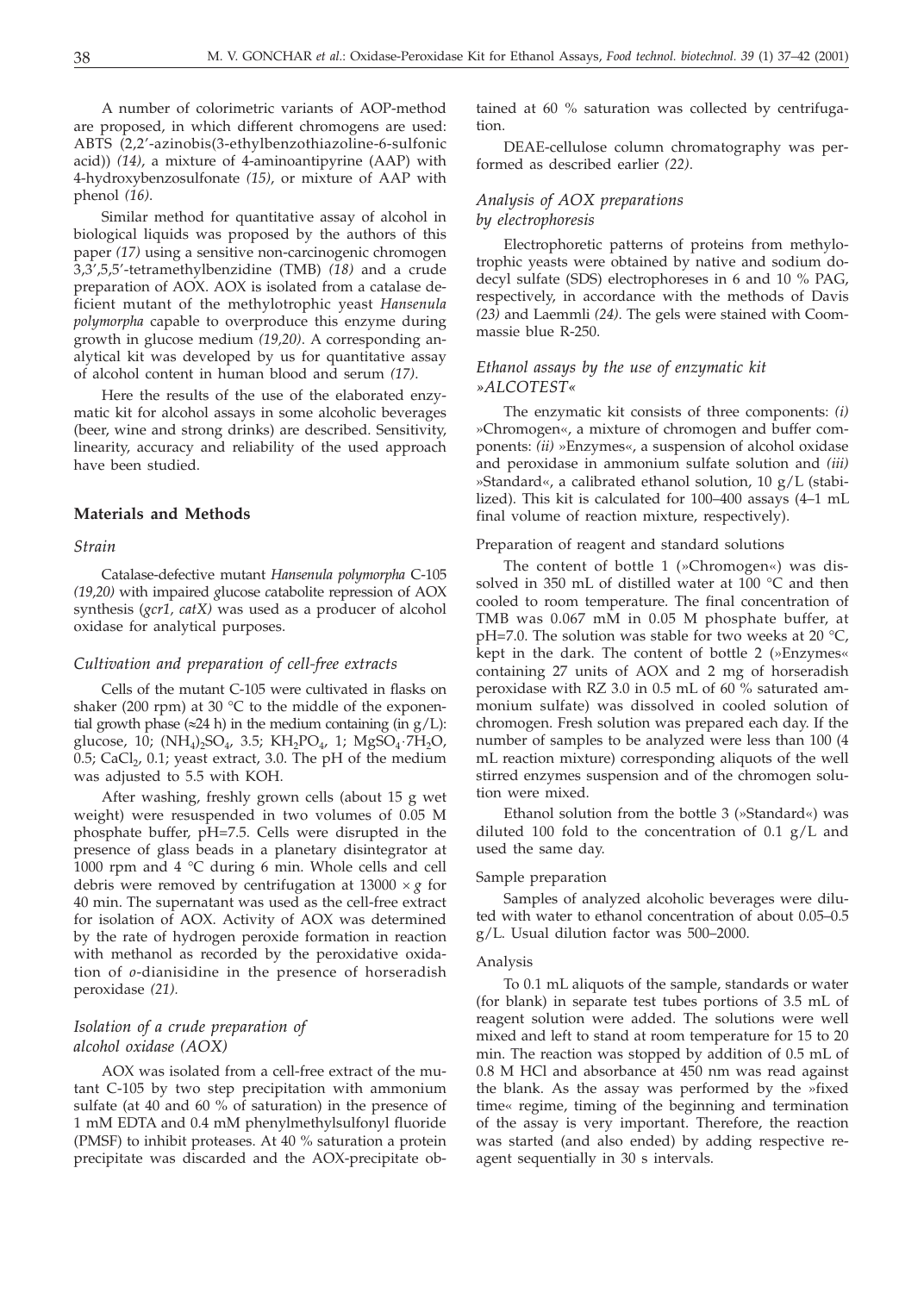Calculations

$$
\gamma = \frac{A_{sample}}{A_{standard}} \times 0.1 \times N
$$

or  $\varphi_{\text{vol\%}} = 0.13 \times \gamma$  (in respect to 96.5 % ethanol)

where mass concentration  $\gamma$  is expressed in  $g/L$ , *N* is dilution factor for initial sample and  $\varphi$  is volume fraction in  $\%$ .

*Alcohol assays* were carried out *by alcohol dehydrogenase method* according to the instructions for enzymatic kit »TEST-Combination Blood Alcohol« produced by *Boehringer Mannheim* (Germany)*.*

*Samples of alcoholic beverages* used for alcohol assays included 5 kinds of beer, 13 kinds of wine and 4 kinds of strong drinks, all the products of Lviv factories, Ukraine.

#### **Results and Discussion**

#### *Selection of AOX producer and isolation of enzyme*

Although the AOX content in wild type cells of methylotrophic yeasts is very high, there are some problems related to production of cheap preparations of the enzyme for AOP analytical methods: *i)* the requirement of the total absence of catalase activity which destroys hydrogen peroxide, the intermediate analytical product in ethanol assay; *ii)* avoiding autoproduction of hydrogen peroxide by purified AOX preparations by gradual oxidation of formaldehyde covalently bound to the protein during cell growth in the media supplemented with methanol and *iii)* enzyme stabilization.

Ignoring the first problem can result in lowered sensitivity of the analysis and the second factor causes false results in detection of ethanol. Stabilization of AOX preparations is also very important for construction of analytical kits for alcohol assays.

Different methods were proposed for removing catalase from AOX preparations needed for production of  $H_2O_2$ . In some of them the expensive chromatographic procedures are exploited *(25)* while others utilize some inhibitors, for example, 3-amino-1,2,4-triazole *(26)*, sodium azide *(27)* or anionic detergents *(13).* It has to be mentioned that some of the inhibitors are non-specific, *e.g.* NaN<sub>3</sub> (28) and use of 3-amino-1,2,4-tria-

zole raises other problems *(26)*. To overcome these drawbacks, it was decided to use the special mutant of methylotrophic yeast as an AOX producer that is totally devoid of catalase activity. As the catalase-defective mutants seemed to be unable to grow in methanol medium *(29,30)*, an additional regulatory mutation impairing catabolite repression of AOX synthesis by glucose and allowing constitutive AOX overproduction in glucose medium without methanol as an inducer *(19,20)* was introduced. AOX from glucose grown cells should also be free from covalently bound formaldehyde. Such adduct is always produced during cell cultivation in the media with methanol and leads to inhibition of enzyme activity and to the appearance of false analytical response. Therefore, the mutant C-105 (*gcr1 catX*) producing high level of AOX in glucose medium (up to 3.9–4.5 U/mg of protein in cell-free extract) and completely devoid of catalase activity, was used *(20)*.

The mutant cells grown in glucose medium were disrupted and cell-free extract was used for partial purification of AOX by two-step ammonium sulfate precipitation (Table 1). Using this simple procedure, enzyme preparation in a form of suspension in 60 % saturated  $(NH_4)_2SO_4$ , with specific activity of 7.5 U/mg, was obtained. This is close to activity of AOX purified by ion exchange chromatography – 10 U/mg *(22)* and of some commercial preparations of this enzyme. As shown by PAG electrophoresis, the isolated crude preparation of AOX is not homogenous (Figs. 1A and 1B), but still suitable for analytical application.

Isolated crude AOX preparation can be stored at 4 °C in 60 % saturated ammonium sulfate in the presence of 1 mM EDTA and 0.4 mM PMSF for at least 1 year without loss of activity.

## *Alcohol assays in alcoholic beverages by oxidase-peroxidase method*

After optimization of analytical parameters for AOP method using TMB as a chromogen *(18)*, analytical kit »ALCOTEST« was elaborated for alcohol assays in blood *(17)*. Here, the possibility of using this kit for ethanol determination in alcoholic beverages, such as beers, wines and strong drinks, was tested.

Due to the high value of molar absorbance coefficient  $(81.7 \cdot 10^3 \text{ M}^{-1} \text{ cm}^{-1})$  of the dye formed from TMB in peroxidative reaction of alcohol assay by AOP method *(17)* and high content of ethanol in alcoholic beverages

Table 1. Isolation and purification of alcohol oxidase (AOX) from *H. polymorpha* mutant strain C-105 (calculations of yields were carried out per 1 L of batch culture that corresponds to 15 g wet weight cells); 1 unit of AOX activity (U) is defined as 1 µ mole of H<sub>2</sub>O<sub>2</sub> produced per 1 min at 30 °C

| Procedure                                                    | n (total protein)<br>mg | Total AOX activity<br>U | Specific AOX activity<br>U/mg | Yield<br>$\%$ |
|--------------------------------------------------------------|-------------------------|-------------------------|-------------------------------|---------------|
|                                                              |                         |                         |                               |               |
| Precipitation by $(NH_4)_2SO_4$<br>$(40-60\%$ of saturation) | 233                     | 1748                    | 7.50                          | 71            |
| DEAE-cellulose<br>chromatography                             | 149                     | 1520                    | 10.2                          | 61            |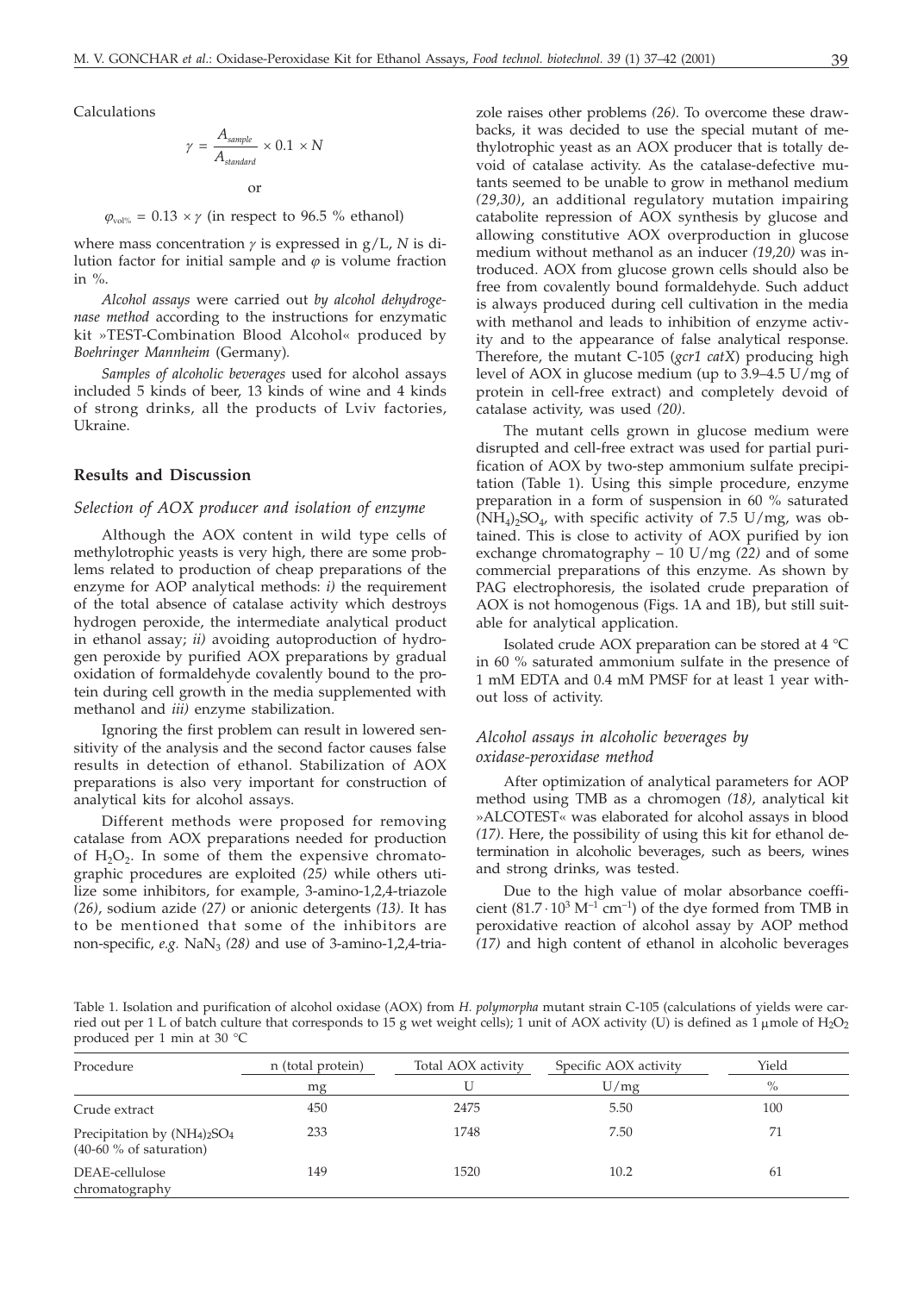

**Fig. 1. Electrophoretic patterns of different preparations of alcohol oxidase (AOX)** from methylotrophic yeast *H. polymorpha* C-105 (*gcr1 catX*) after SDS- (A) and native (B) electrophoreses in 10 % and 6 % PAG, respectively; **A)** lane 1 – protein standards; lane 2 – commercial preparation of AOX from *Pichia pastoris*, 5 µg of protein; lane 3 – cell-free extract, 30 µg of protein; lane 4 – crude preparation of AOX after second step of precipitation with ammonium sulfate (at  $40-60\%$  of saturation),  $20 \mu$ g of protein; lane  $5 - AOX$ preparation after chromatography on DEAE-cellulose, 5 µg of protein. **B**) lane 1 – cell-free extract, 30 µg of protein; lane 2 – crude preparation of AOX after second step of precipitation with ammonium sulfate (at  $40-60\%$  of saturation),  $20 \mu$ g of protein; lane  $3 -$ AOX preparation after chromatography on DEAE-cellulose, 5 µg of protein; lane 4 – commercial preparation of AOX from *Pichia pa*storis, 5 µg of protein



**Fig. 2. Typical standard curve for ethanol assay by alcohol oxidase-peroxidase method;** alcohol content is presented in different units: at the bottom axis – as concentration (in mmol/L) in a final assay mixture; at the top axis – as volume fraction in 10–5 in a diluted (usually 1000-fold) tested sample before its addition to an assay mixture (see Materials and Methods). Near the graph some statistical data are presented: parameters of linear regression (coefficients of equation Y=A + BX, where Y – optical density; X – alcohol content, mM; B – slope value), correlation coefficient (R) and standard deviation of the linear fit (SD) as well as number of data points  $(N)$  and  $P$  – probability (that R is zero)



**Fig. 3. Correlation between results of alcohol assays (volume fraction in %) in alcoholic beverages by alcohol oxidase-peroxidase (AOP) and alcohol dehydrogenase (ADH) methods;** near the graph some statistical data are presented: parameters of linear regression (coefficients of equation Y=A + BX, where X and Y – alcohol content measured by AOP and ADH methods, respectively; B – slope value), correlation coefficient (R) and standard deviation of the linear fit (SD) as well as number of data points  $(N)$  and  $P$  – probability (that R is zero)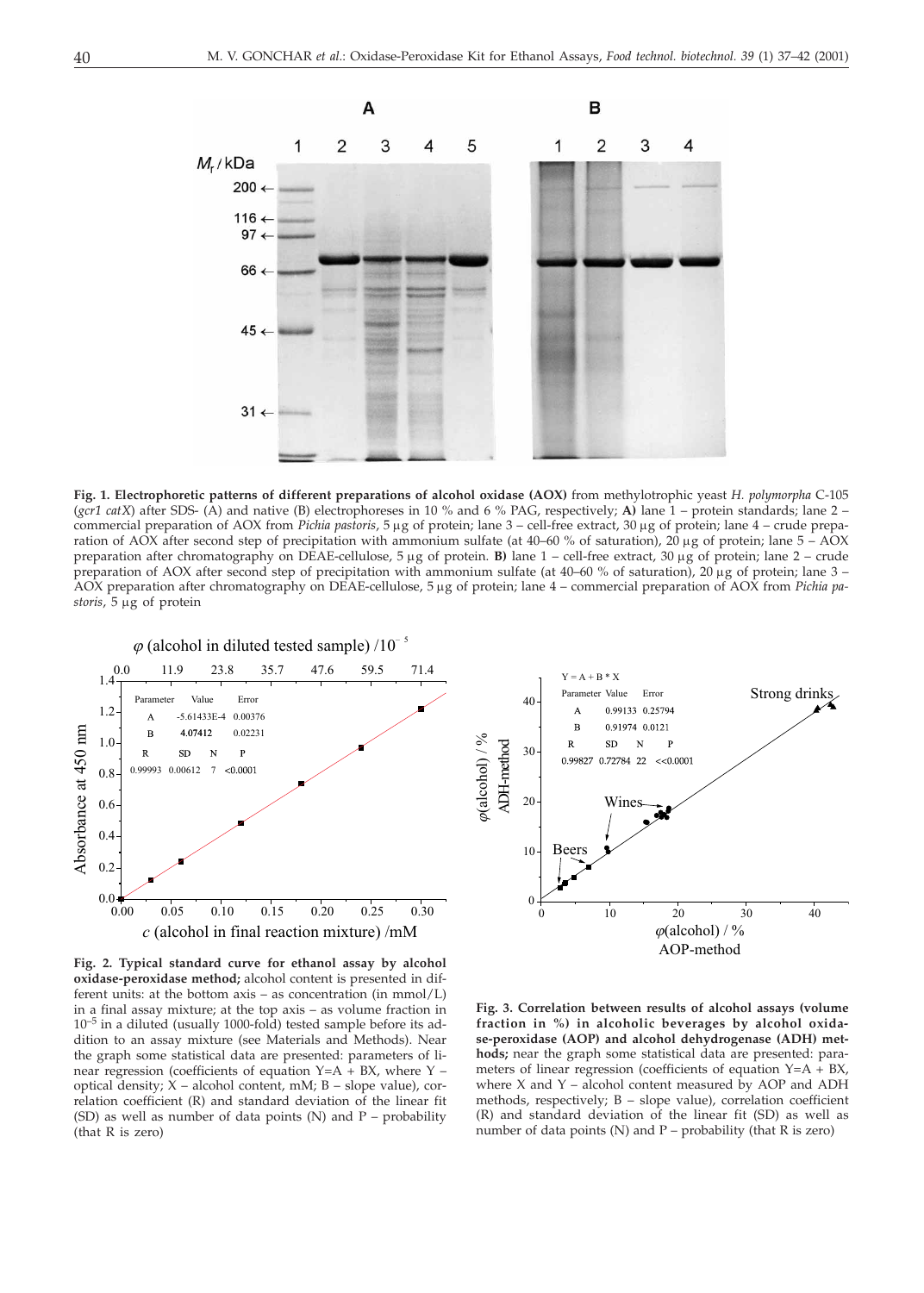we usually use conditions of incomplete (5–10 %) conversion of analyte during analytical procedure (so-called »fixed reaction time« mode). Although the exploited sensitivity was 10–20 fold lower as compared with regime of complete termination (»end point«) of analytical reaction, it provides the possibility to test the content of alcohol as low as 10 nmole (0.46  $\mu$ g) per 1 mL of reaction mixture. As shown in Fig. 2, the linear response of the absorbance of the resulting dye to the alcohol content is observed over the concentration range 0.01–0.3 mM  $(0.5-14 \mu g/mL)$  in the reaction mixture or 20-560 g per 1 mL of analyzed solution that is equivalent to volume fraction of  $2.6 \cdot 10^{-3} - 72 \cdot 10^{-3}$  % ( $\overline{R} > 0.9999$ ; p<0.0001).

Reproducibility of parallel alcohol assays by AOP method is high enough; variation was determined to be 1–5.5 % in the middle of the linear part of the calibration curve.

Reliability of alcohol assays by AOP method was tested by parallel measurement of ethanol concentration in alcoholic beverages by ADH method (Fig. 3). It has been shown that results obtained by both methods are in good correlation (relations of ADH to AOP values are 0.920 $\pm$ 0.012; correlation coefficient R = 0.9983; p<0.0001).

Thus, the experimental data confirm the possibility to use the analytical kit »ALCOTEST« based on AOP reactions for routine alcohol assays in alcoholic beverages. The proposed kit provides the accurate analytical characteristics and could be less expensive than ADH commercial kit due to the low cost needed for isolation of alcohol oxidase from AOX-overproducing catalase deficient mutant strain.

#### *Acknowledgements*

The research was supported by grant No. 02.12– 03617 from Ministry of Science and Technologies of Ukraine.

#### **References**

- *1.* H.-H. Zeng, K.-M. Wang, D. Li, R.-Q. Yu, *Talanta, 41* (1994) 969.
- *2.* E. T. Hayes, A. Galal, H. B. Mark, *Talanta, 42* (1995) 873.
- *3.* D. N. Simon., R. Czolk, H. J. Ache, *Thin Solid Films, 260* (1995) 107.
- *4.* U. E. Spichiger, J. Spichiger, D. Citterio, R. Wild, *Bio World, 3* (1996) 8.
- *5.* G. J. Mohr, F. Lehmann, U.-W. Grummt, U. E. Spichiger-Keller, *Anal. Chim. Acta, 344* (1997) 215.
- *6.* K. Matsumoto, H. Matsubara, M. Hamada, H. Ukeda, Y. Osajima, *J. Biotechnol. 14* (1990) 115.
- *7.* T. D. Gibson, J. N. Hulbert, S. M. Parker, J. R. Woodward, I. J. Higgins, *Biosensors & Bioelectronics, 7* (1992) 701.
- *8.* Y. I. Korpan, M. V. Gonchar, A. P. Soldatkin, N. F. Starodub, A. I. Shulga, A. A. Sibirny, A. V. Elskaya, *Anal. Chim. Acta, 271* (1993) 203.
- *9.* M. Rank, J. Gram, K. S. Nielsen, B. Danielsson, *Appl. Microbiol. Biotechnol. 42* (1995) 813.
- 10. J. R. Woodward, R. B. Spokane: Analytical Enzymes. In:<br>*Industrial Enzymology,* 2<sup>nd</sup> ed., T. Godfrey, S. West (Eds.), Macmillan Press Ltd., London (1996) pp. 51–59.
- *11.* B. Leca, J.-L. Marty, *Anal. Chem. Acta, 340* (1997) 143.
- *12.* M. V. Gonchar, M. M. Maidan, O. M. Moroz, J. R. Woodward, A. A. Sibirny, *Biosensensors & Bioelectronics, 13* (1998) 945.
- *13.* J. R. Woodward: Biochemistry and Applications of Alcohol Oxidase from Methylotrophic Yeasts. In: *Autotrophic Microbiology and One-Carbon Metabolism*, G. A. Codd, L. Dijkhuizen, F. R. Tabita (Eds.), Kluwer Acad. Publ., Dordrecht (1990) pp. 193–225.
- *14.* C. Verduyn, J. P. van Dijken, W. A. Scheffers, *J. Microbiol. Meth. 2* (1984) 15.
- *15.* T. D. Gibson, J. R. Woodward, *Anal. Chim. Acta, 213* (1988) 61.
- *16.* Alcool PAP unitaire. Enzymatic determination of ethanol in serum or whole blood: Instruction for kit produced by »BioMérieux«, Lyon (1992) pp. 1–2.
- *17.* M. V. Gonchar, *Ukrain. Biokhim. Zhurn. 70* (1998) 157.
- *18.* V. R. Holland, B. C. Saunders, F. L. Rose, A. L. Walpole, *Tetrahedron, 30* (1974) 3299.
- *19.* M. V Gonchar, G. P. Ksheminska, N. M. Hladarevska, A. A. Sibirny. In: *Genetics of Respiratory Enzymes in Yeasts,* T. M. Lachowicz (Ed.), *Proceedings of the International Conference*, Wroclaw University Press, Wroclaw (1990) pp. 222–228.
- *20.* M. V. Gonchar, L. B. Kostryk, A. A. Sibirny, *Appl. Microbiol. Biotechnol. 48* (1997) 454.
- *21.* A. A. Sibirny, V. I. Titorenko, B. D. Efremov, I. I. Tolstorukov, *Yeast, 3* (1987) 233.
- *22.* H. Sahm, H. Schütte, M.-R. Kula, *Methods Enzymol. 89* (1982) 424.
- *23.* B. J. Davis, *Ann. NY Acad. Sci. 121* (1964) 404.
- *24.* U. K. Laemmli, *Nature, 227* (1970) 680.
- *25.* S. Mozaffar, M. Ueda, K. Kitatsuji, S. Shimizu, M. Osumi, A. Tanaka, *Eur. J. Biochem. 155* (1986) 527.
- *26.* C. Verduyn, T. P. L. Zomerdijk, J. P. van Dijken, W. A. Scheffers, *Appl. Microbiol. Biotechnol. 19* (1984) 181.
- *27.* M. Zhang, H. Y. Wang, *Enzyme Microb. Technol. 16* (1994) 10.
- *28.* T. R. Hopkins, F. Müller: Biochemistry of Alcohol Oxidase. In: *Microbial Growth on C1 Compounds*, H. W van Verseveld, J. A. Duine (Eds.), *Proceedings of the 5th International Symposium*, Martinus Nijhoff Publishers, Dordrecht (1987) pp. 150–157.
- *29.* H. Sahm, F. Wagner, *Eur. J. Biochem. 36* (1973) 250.
- *30.* M. L. F. Giuseppin, H. M. J. van Eijk, A. Bos, C. Verduyn, J. P. van Dijken, *Appl. Microbiol. Biotechnol. 28* (1988) 286.